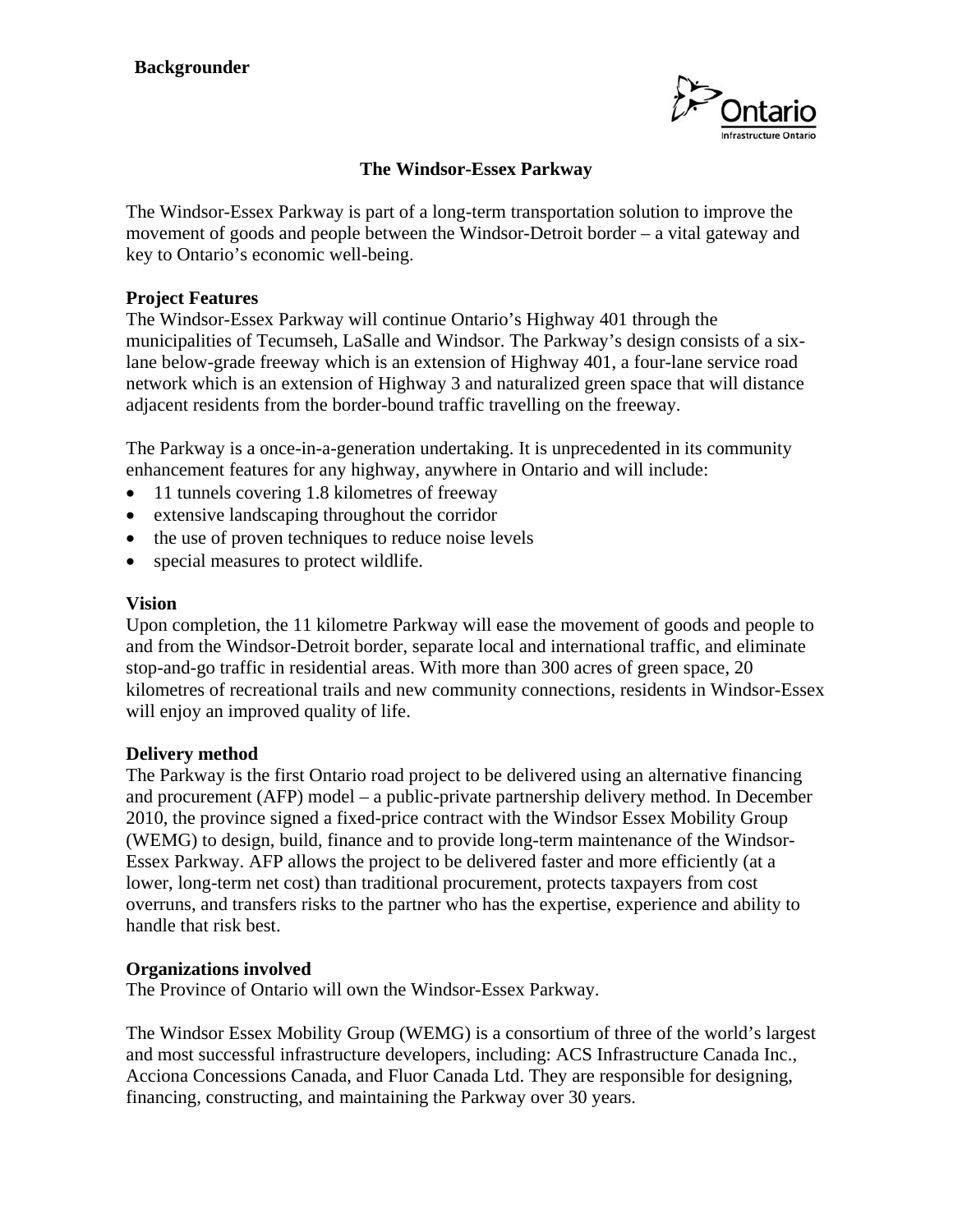The design and construction of the project will be performed under contract with Parkway Infrastructure Constructors (PIC), a joint venture of Fluor Canada, Ltd., Dragados Canada, Inc. and Acciona Infrastructures Canada Inc. PIC is partnering with local contractors and business enterprises in the Windsor-Essex area to deliver the Parkway.

As part of the project agreement between Ontario and WEMG, there are firm commitments with local companies for portions of the work. PIC estimates between 60 to 80 sub-contracts worth hundreds of millions of dollars will be put out to tender over the course of the project. PIC intends on maximizing the use of local sub-trades and it has indicated the majority of onsite labour will go to tradespersons in the region. About 1,200 workers are expected on the site daily, at the peak of construction.

WEMG and PIC are committed to a *Zero Incident Policy.* To protect the health and safety of their staff, all employees are required to take detailed safety training, to assess and verify daily that their work environments are safe, and to discuss approaches to safety as part of their project planning. From project inception through June 2011, PIC has recorded 117,116 work hours with no critical injuries or lost work day cases.

Local partnerships have been struck with Hatch Mott MacDonald, Amico Infrastructure Inc., Dillon Consulting Ltd., LEA Consulting Ltd., AMEC and Black & McDonald and contracts have been set-up with Jones Group, AMICO and Siefker.

Since January 2011, more than 450 people from the community have been hired to construct new offices, assist with the relocation of species at risk plants, conduct geotechnical surveys and to oversee safety.

In preparation for the Parkway, the Province acquired approximately 900 properties, assumed portions of municipal roadways, and completed initial construction work and advanced utility relocations. Unique partnerships have been established between the Province and various organizations. *W.E. Pay It Forward* was a program developed by the community to work specifically on this project, salvaging reusable materials from buildings slated for demolition. Over 250 tonnes of salvaged materials was provided to local not-for-profit groups diverting and recycling materials that would normally be destined for local landfills. Ontario is supporting a three-year University of Windsor research project on the regional impacts of the Parkway and also has partnered with St. Clair College, local emergency services organizations, Walpole Island First Nation, and Workforce WindsorEssex, among others.

### **Investment**

The value of the contract for WEMG to design, build, finance and maintain the Parkway is approximately \$1.4 billion in today's dollars. The Province will make its first payment to WEMG when the first phase of the project is completed in summer 2014. The Province will make annual payments to WEMG, which are performance-based and can be withheld if WEMG does not meet the agreed to performance standards.

### **Economic benefits / job creation**

The Windsor-Essex Parkway is expected to support 12,000 jobs, with the majority in the Windsor-Essex region.